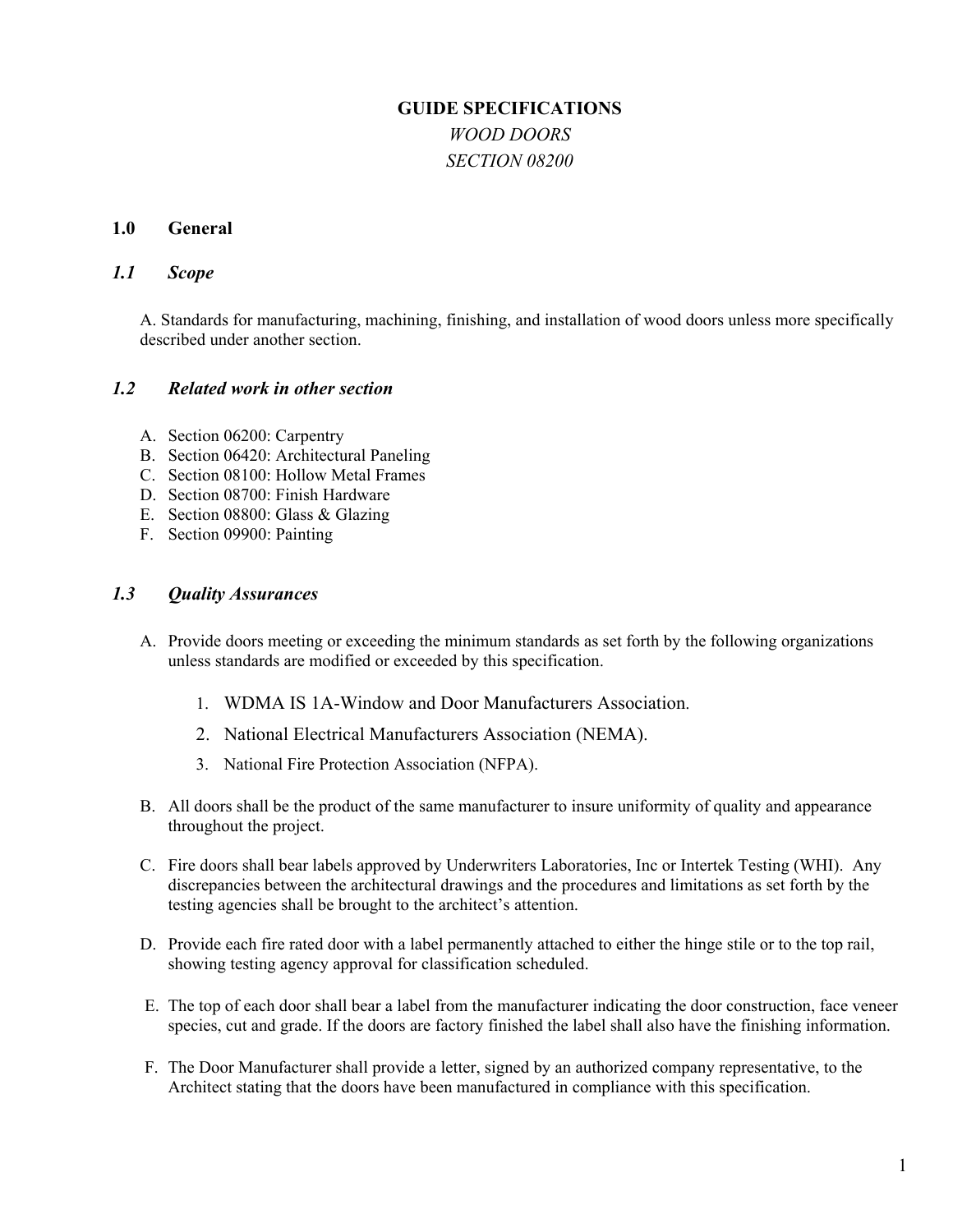# *1.4 Submittals*

### A. Shop Drawings

Submit schedules and elevations indicating door sizes, construction, swing, label, undercut, and applicable hardware locations.

Dimensions and detail openings for glass lites, louvers, and grilles.

B. Samples

If doors are to be factory finished, manufacturer shall submit veneer samples of specified veneer with their standard finish colors at architect's request, or a color sample from the architect will be sent to the manufacturer for duplication. Samples are to be submitted representing the color selected on veneer typical of grain patterns and coloration for the specified specie and cut.

C. Product Information

Submit manufacturer's product description showing compliance with specifications, along with finishing instructions, installation instructions, and any general recommendations manufacturer may have for the care and maintenance of each door type.

# *1.5 Coordination*

Contractor shall be responsible for coordination and acquiring of all necessary information from hardware and metal frame manufacturers. Door manufacturer shall be responsible for coordinating all necessary information received by Contractor from hardware and metal frame manufacturers, in order that doors shall be properly prepared to receive hinges and hardware. Contractor shall provide his supplier with two copies of approved frame schedule, two copies of hardware schedule, and all necessary hardware templates. All the above information shall be in the possession of door supplier 120 days prior to desired delivery date of doors.

# *1.6 Delivery, Storage and Handling*

- A. No doors shall be delivered to the building until weatherproof storage space is available. Store doors in a space having controlled temperature and humidity range between 30 and 60 percent. Stack doors flat and off the floor, supported to prevent warpage. Protect doors from damage and direct exposure to sunlight.
- B. Factory finished doors shall be individually wrapped in polybags to protect the finish from damage by contact with other doors.
- C. Do not walk or place other material on top of stacked doors. Do not drag doors across one another.
- D. Contractor shall use all means necessary to protect doors from damage prior to, during, and after installation. All damaged doors shall be repaired or replaced by the contractor at no cost to the owner.
- E. Doors shall be palletized at factory in stacks of no more than 30 doors per pallet. Door edges shall be protected with heavy corner guards.

# *1.7 Warranty*

- A. All work in this Section shall be warranted by a **FULL DOOR WARRANTY** (from the date of installation) against defect in materials and workmanship, including the following:
	- 1. Delamination in any degree.
	- 2. Warp or twist of  $\frac{1}{4}$ " or more in any 3'6" x 7'0" section of a door.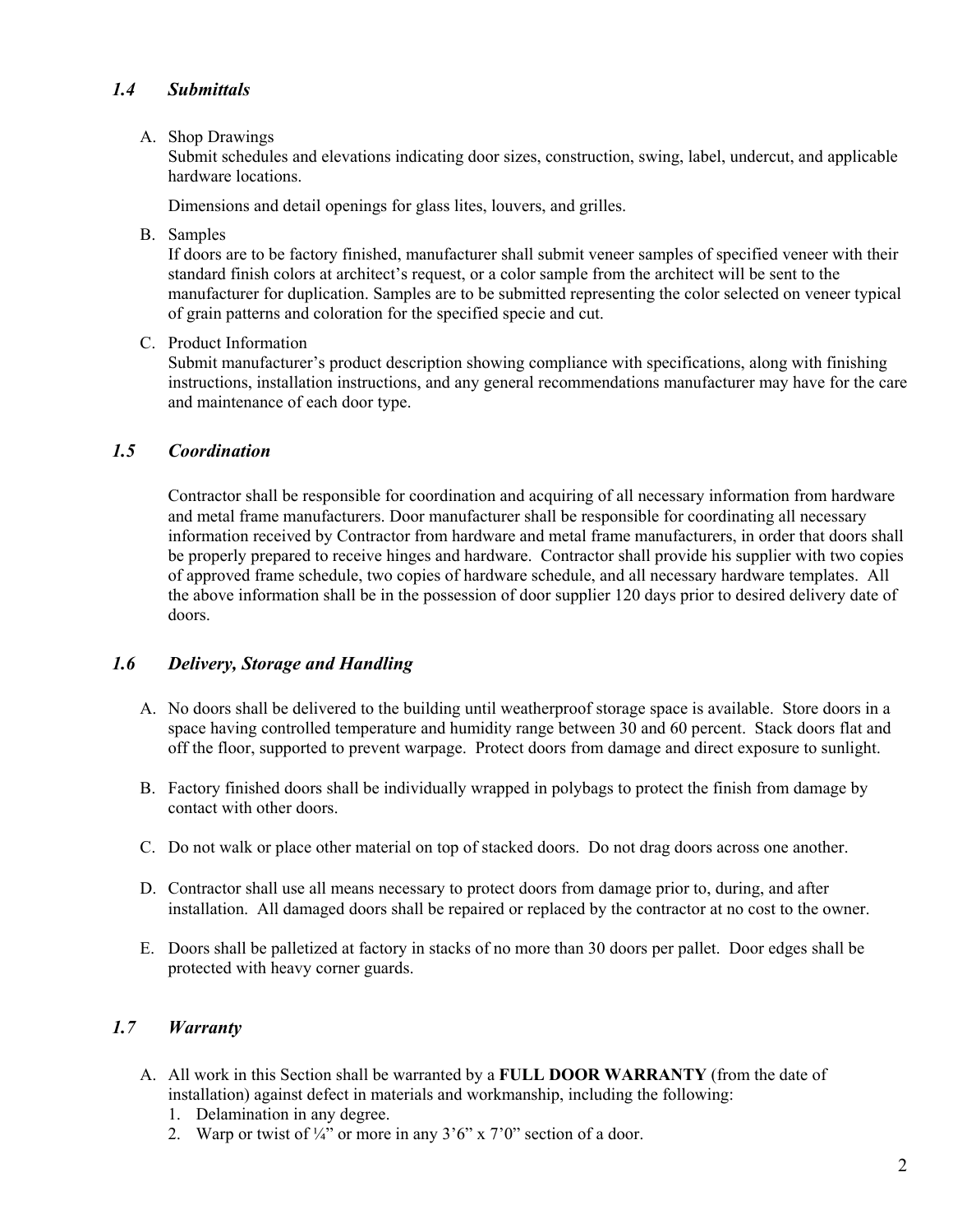- 3. Telegraphing of any part of core assembly through face to cause surface variation of 1/100" or more in a 3" span.
- 4. Any defect which may, in any way, impair or affect performance of the door for the purpose which it is intended.
- B. Periods of warranty after date or installation:
	- 1. Interior solid core and mineral core Life of original installation.
- C. Doors must be stored, finished, hung and maintained per manufacturers recommendations set forth in their Full Door Warranty.

# **2.0 Product**

# *2.1 Manufacturers*

Listed manufacturers are believed to conform to the criteria stated for material quality standards, function and appearance. Manufacturers are still subject to meeting the requirements for 5-ply hot-pressed (cold-pressed will not be accepted) door construction procedures and warranties set forth in this specification. **Substitutions will not be accepted.**

- 1. **Oshkosh Architectural Door Company**
- 2. **Eggers Hardwood Products Corporation**
- 3. **Algoma Hardwoods, Inc**

### **Note to Specifier:**

**Section 2.2 Material and Components must be reviewed and selections made for door type and door facing which is applicable to your project. Blue text denotes areas selections are to be made.**

# *2.2 Material and Components*

All stile and rail dimensions given are minimum sizes allowed after trimming to book size or factory prefitting.

# A. Cores

Particleboard Core -

Shall conform to ANSI A208.1 LD-2 32lb. density core. Stiles shall be l " minimum laminated hardwood or structural composite lumber (SCL) veneered over with veneer matching face veneer. Rails will be l l/8" minimum mill option hardwood or structural composite lumber (SCL). Stiles and rails shall be securely bonded to the core then abrasively planed as an assembly before veneering.

### Mineral Core -

 Shall be asbestos free, noncombustible mineral composite with a minimum of 28 pounds per cubic foot density when testing in accordance with ASTM C303-82, with 10% maximum absorption by weight with core in equilibrium at 90% relative humidity and 70 degrees Fahrenheit. Stiles and rails shall be manufacturers standard for specified label. Stile shall be reinforced to receive full mortise hinges. No salt treated components shall be used.

Structural Composite Lumber (SCL) Core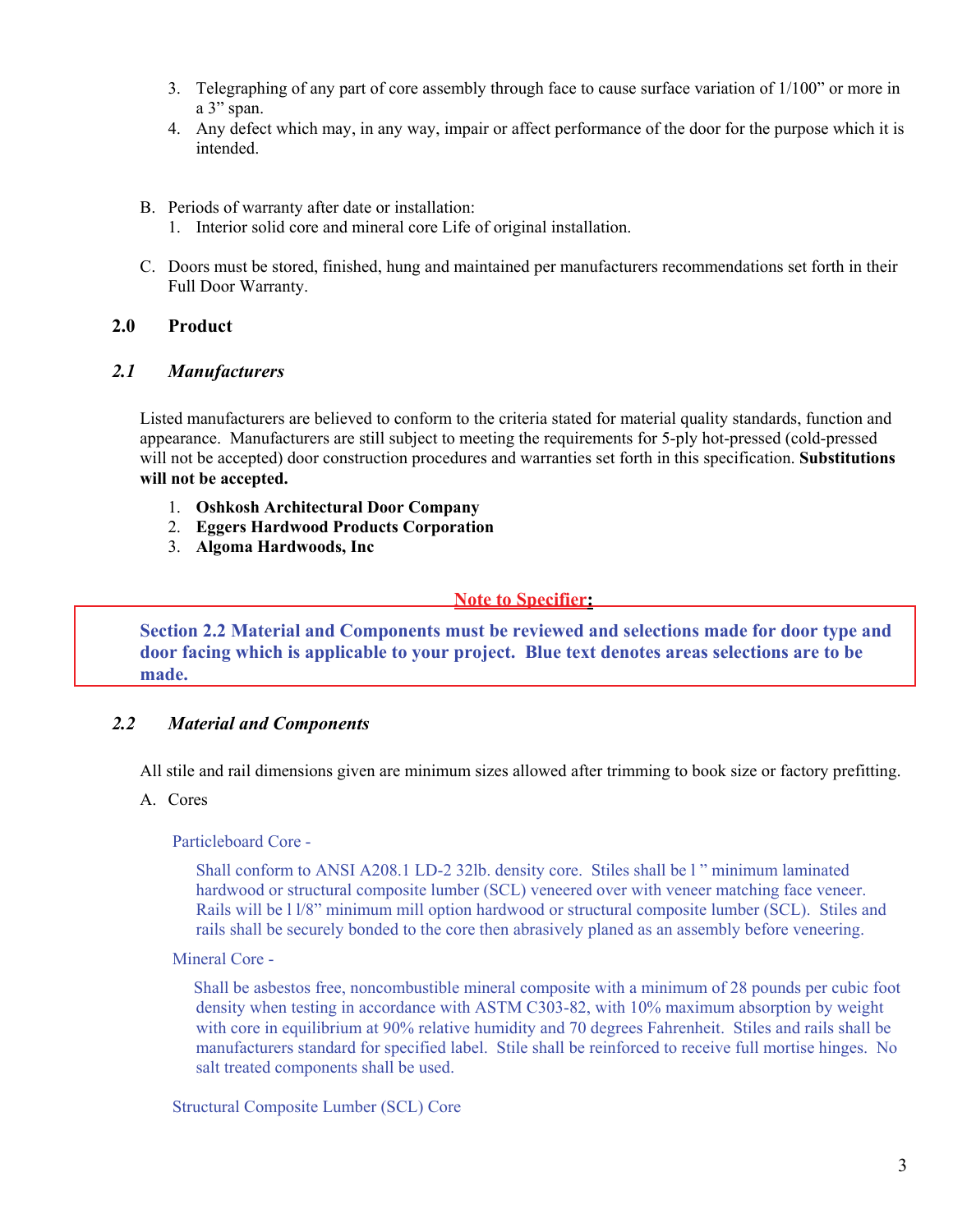Stave Lumber Core replacement as described by AWI section 1300. SCL core as manufactured under the product name of  $T$ imberstrand $^{TM}$ LSL. Stiles shall be l" minimum laminated hardwood or structural composite lumber (SCL) veneered over with veneer matching face veneer. Rails will be l l/8" minimum mill option hardwood or structural composite lumber (SCL). Stiles and rails shall be securely bonded to the core then abrasively planed as an assembly before veneering.

Lead Lined - Lead Thickness:

 l/32"  $1/16"$  $1/8"$  $1/4"$  $3/16$ "

Minimum  $\frac{1}{2}$ " hardwood stile (no finger joints allowed) to be same species lumber as face veneer with the exception of birch doors, which will have hard maple or beech stiles.

Acoustical Door -

Doors are to be l 3/4" thick and tested as an operable unit in accordance with ASTME90 and ASTME 4l3. Stiles shall be same specie lumber as face veneer and rails mill option hardwood or SCL.

 Sound Transmission Class: STC 31 STC 41 STC 44

B. Faces and Crossbands

When veneer for transparent or opaque finish is specified, doors shall be 5 ply, made up of 2 face veneers and crossbands, all securely bonded to the core by the hot-press method in one operation, utilizing Type I water proof adhesive. The cold pressing of 2 or 3ply door skins to the core will not be accepted. Face veneers shall have minimum thickness of 1/50 after factory sanding and the individual pieces of veneer forming the face must be edge glued together. Crossbands shall extend the full width of the core assembly. When pairs of doors are scheduled for transparent finish doors shall be pair matched with a continuous grain pattern. When doors are scheduled with transom panels and transparent finish door and transom shall be matched and produced from a continuous sheet of veneer. Bottom rail of transom panel shall extend full width and be same specie as face except for birch, which may have a maple or beech rail.

When plastic laminate is used as a face laminate shall be .050 standard grade to be selected from manufacturers available sources. Laminate shall be bonded to the core with type I water-proof glue.

1. Face veneers shall be of specie, cut and grade specified. Quality shall be governed by industry standards as set forth by ANSI/WDMA IS.1A Series.

Door faces for: Transparent finish-

a) Veneer Grade:

"A" Grade (industry standard for most architectural projects)

"AA" Grade (Used only for monumental projects where aesthetics is of extreme importance)

a) Veneer Species: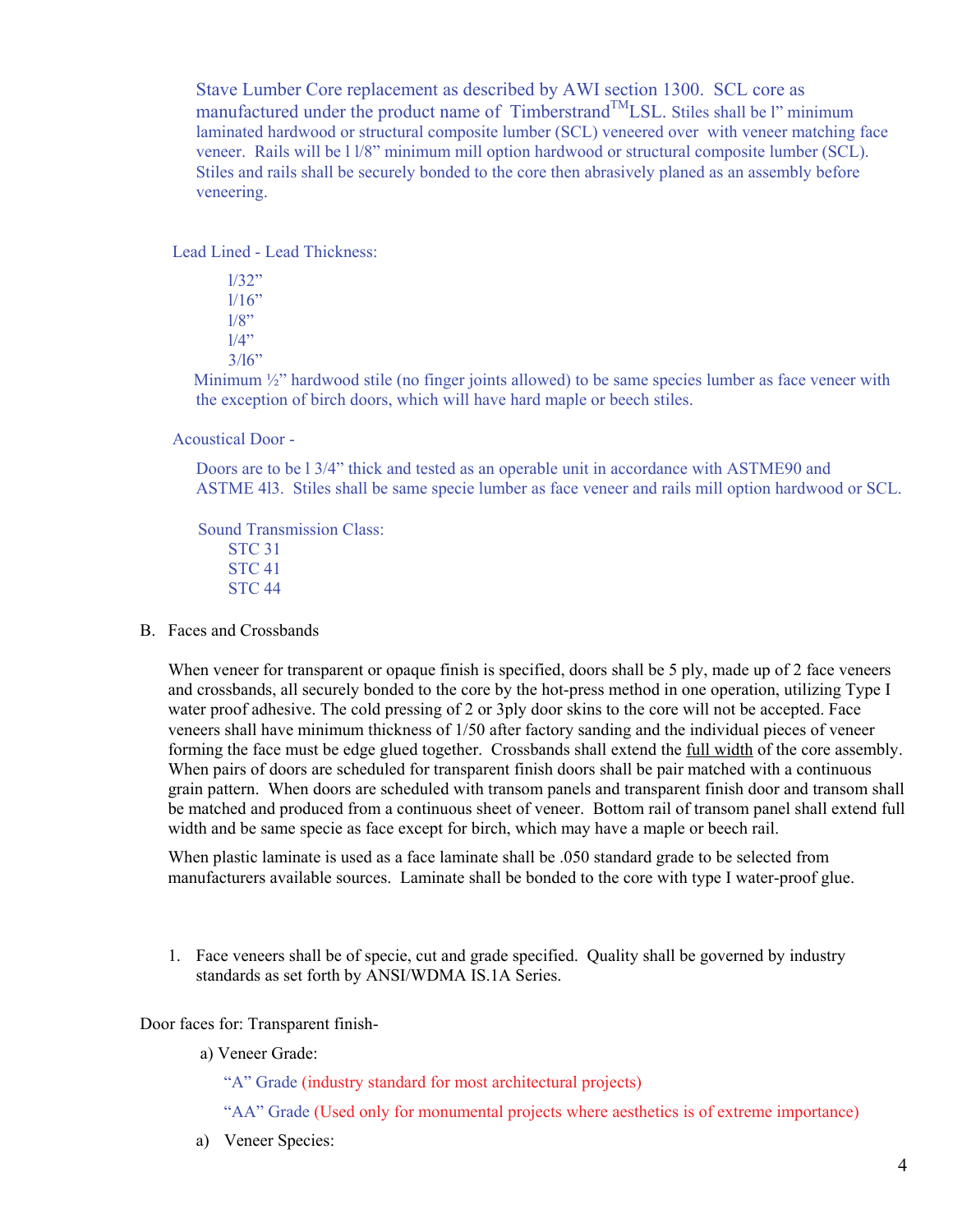|    |              | <b>Red Oak</b>                  |  | White Oak                                                                          |  |
|----|--------------|---------------------------------|--|------------------------------------------------------------------------------------|--|
|    |              | <b>Natural Birch</b>            |  | <b>Select White Birch</b>                                                          |  |
|    |              | <b>Honduras Mahogany</b>        |  | <b>African Mahogany</b>                                                            |  |
|    |              | Cherry                          |  | Sapelle                                                                            |  |
|    |              | Walnut                          |  | Teak                                                                               |  |
|    |              | Maple                           |  | Other                                                                              |  |
|    | b)           | Veneer Cut:                     |  |                                                                                    |  |
|    |              | Rotary                          |  | (typically Birch and Oak only)                                                     |  |
|    |              | <b>Plain Sliced</b>             |  | (most common)                                                                      |  |
|    |              | Rift                            |  | (Red or White Oak only)                                                            |  |
|    |              | Comb Grain                      |  | (Red or White Oak only)                                                            |  |
|    |              | Quartered                       |  | (typically Oaks and Mahogany's)                                                    |  |
|    |              | <b>Quartered Ribbon Stripe</b>  |  | (African Mahogany only)                                                            |  |
|    | c)           | Veneer Match:                   |  |                                                                                    |  |
|    |              | <b>Book matched</b>             |  | (most common, provides uniform pattern)                                            |  |
|    | Slip matched |                                 |  | (should be used with Rift, Quartered and Comb grain to provide a<br>uniform color) |  |
|    |              | Random matched                  |  | (gives unusual appearance)                                                         |  |
| d) |              | Assembly of Veneer on door face |  |                                                                                    |  |
|    |              |                                 |  |                                                                                    |  |

| <b>Running Match</b> | (Non-symmetrical appearance veneer pieces of unequal widths.)   |
|----------------------|-----------------------------------------------------------------|
| <b>Balance Match</b> | (Symmetrical appearance has uniform width pieces increases cost |
|                      | over Running Match.)                                            |
| <b>Center Match</b>  | (Symmetrical appearance uses an even number of uniform size)    |
|                      | veneer pieces increases cost over Balanced Match)               |

#### Doors with Opaque Finish -

Doors shall have medium density overlay faces meeting Government standards PSI74. Overlay shall be readily sandable, weatherproof, and carry a Class "B" Fire Rating. Paint grade Birch or hardboard shall not be considered as meeting this specification.

#### High Pressure Plastic Laminate -

- a.) Laminate manufacturer and color \_\_\_\_\_\_\_\_\_\_\_\_\_\_\_\_\_\_\_\_\_\_\_\_\_\_\_\_\_\_\_\_(list )
- b.) Construction

#### 5 ply

c.) Vertical stile edges

laminate same as face

Painted mill option hardwood

matching hardwood stained

contrasting hardwood stained (specify species)

- 2. Cross banding shall be thoroughly dried l/l6 thick hardwood or engineered wood product extending full width and height of door with grain at right angles to face.
- 3. Face veneer and crossband shall be pressed to the core in a hot-press with Type I water-proof glue.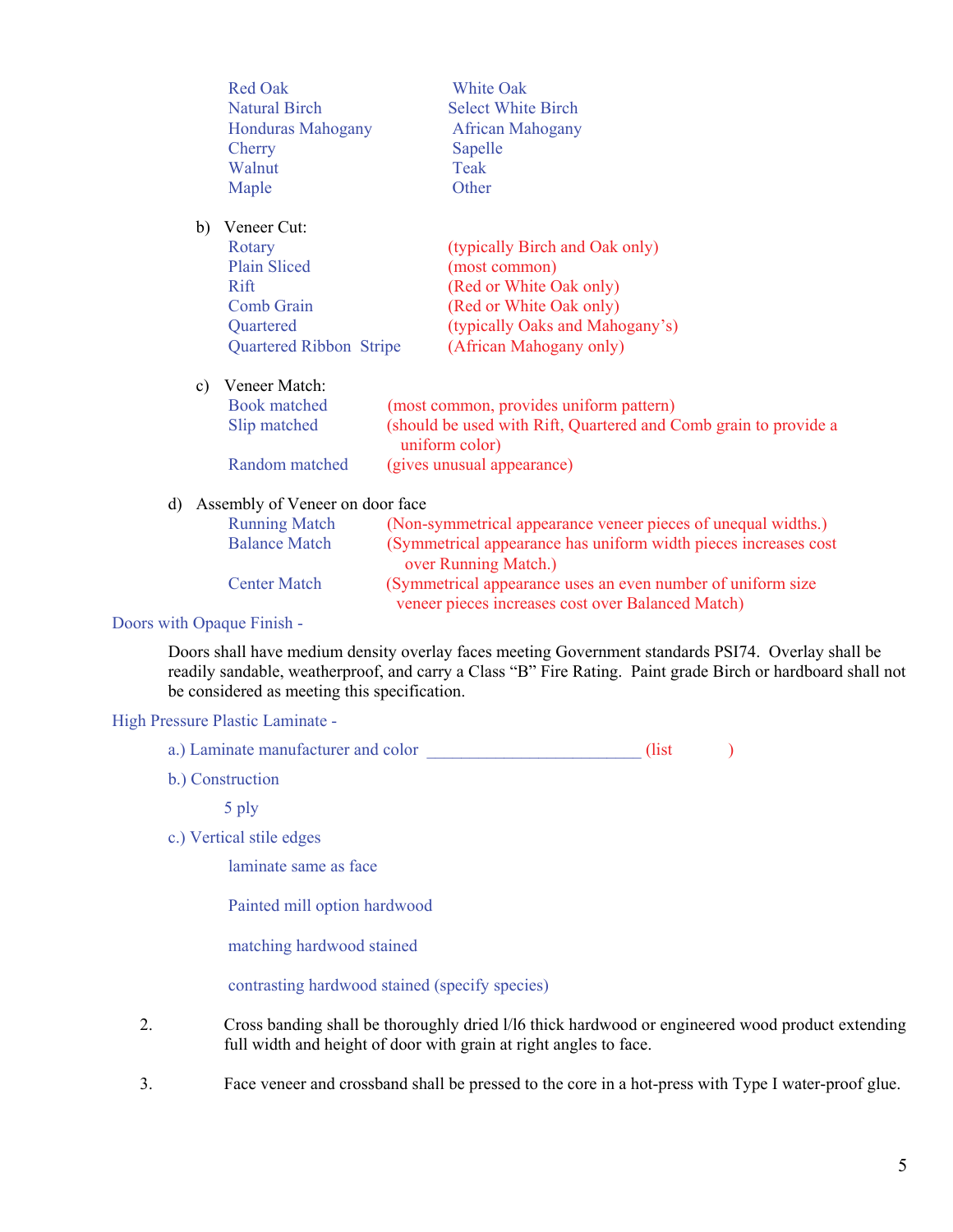C. View windows non-labeled doors:

 Furnish manufactures standard flush wood glass stops to be same species as face veneer for transparent doors with the exception of Birch doors which will have hard maple or beech. Mill option hardwood for opaque doors. On plastic laminate doors, stops will be hardwood painted or stained to correspond with specified stile material.

Furnish metal vision frames primed for field painting.

Furnish metal vision frames wrapped with veneer to match door faces.

# *2.3 Labeled Flush Doors 45, 60 and 90 minute rated*

- A. Doors shall be manufactured by the previously specified manufacturers and subject to the requirements of the specifications hereinafter.
- B. Mineral core flush veneered doors, 5-ply shall be made up of face veneers, crossbanding and a core unit all securely bonded together utilizing Type I water-proof adhesive. Manufacture doors where temperature and humidity controls will insure a state of equilibrium between all component parts of doors at all times.
- C. Face Veneer: Same as 2.2-B-1
- D. Crossbanding: Same as 2.2-B-2 and no salt treating allowed.
- E. Core Unit: Manufacturer's noncombustible mineral, monolithic, or in sections tightly fitted and glued. The density shall be minimum 28 lbs. per cubic foot (nominal).
- F. Rails: Top 15/16", bottom 1-7/8" rail (one of two piece) of flame resistant material salt free. Securely glue all rails to core.
- G. Stiles: Manufacturers standard for rating listed. Stiles shall be bonded to the core and be salt free. Drill 5/32 pilot holes for all hinge screws at the factory prior to shipment for "B" and "C" label fire doors. Stiles must meet the following performance criteria:
	- 1. Split Resistance: Average of ten test samples shall be not less than 800 load pounds when tested in accordance with "Test Method to Determine Split Resistance of Hinge Edges of Composite Type Fire Doors".
	- 2. Direct Screw Withdrawal: Average of ten test samples shall be not less than 650 load pounds when tested for direct screw withdrawal in accordance with ASTM D-1037; using a No. 12 x 1  $\frac{1}{4}$  steel thread-to-the-head wood screw of the cadmium plated or rust-resistant type.
	- 3. Cycle/Slam: 200,000 cycles with no loose hinge screws or other visible signs of failure when tested in accordance with the requirements of ANSI A151.1, Section 2.5 (Note: Specific data regarding WHI listing features and mechanical test results shall be made available by the manufacturer upon request.)
- H. Blocking: All 45, 60, and 90 min. fire doors shall be supplied with salt free non-combustible internal solid blocking. Blocking shall be arranged in the door so that surface mounted hardware such as but not limited to closers, exit device, etc. May be secured to the door without a need for through bolts. A lock block, minimum size 5 x 10 shall be supplied for each bored, mortised or unit lock scheduled.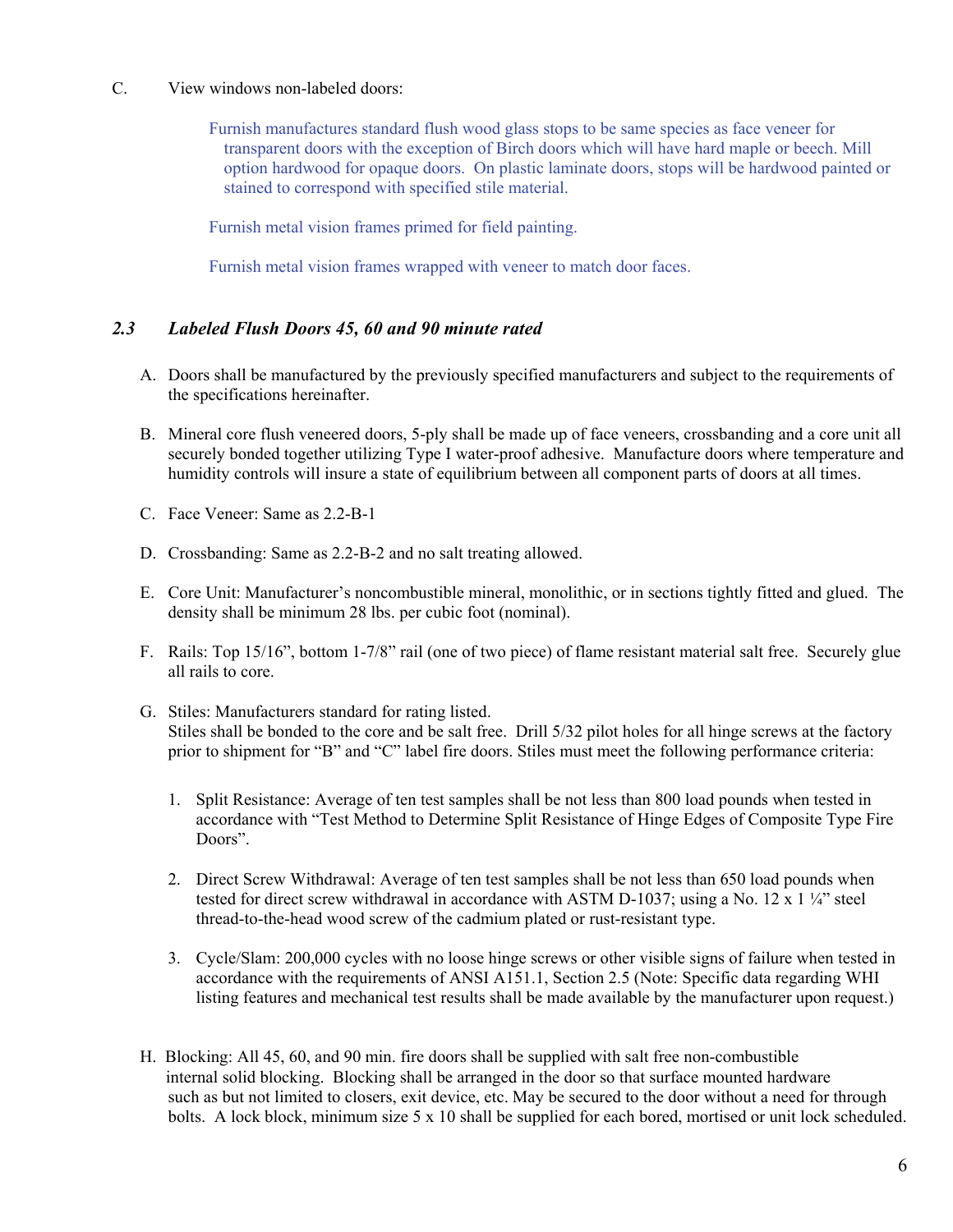I. Metal vision frames for door lites. Frames shall equal AWI standard, UL or Intertek approved. Primed for field painting

Wrapped with veneer to match door face.

J. Door manufacturer shall furnish metal edges only on pairs of fire doors with two surface mounted vertical rod exit devices. All other pairs will be furnished with metal edges and overlapping astragal. Metal edges and astragals primed for field painting.

Metal edges and astragals wrapped with veneer to match door face.

- K. Labeled doors shall be manufactured to the required size so as to provide proper clearances without field trimming. This procedure shall be followed so as to assure the full thickness of the edge bands.
- L. Doors shall be suitable for hanging on full mortised butt hinges using No. 12 x 1  $\frac{1}{4}$  steel threaded-to-thehead wood screws of the cadmium plated or rust resistant type. Coordinate with Hardware Section 08700 and 06200 for proper screws and installation. Half-surface hinges are not acceptable.

# *3.0 Execution*

# **3.1 Fabrication**

A. Fabricate all wood doors in strict accordance with the referenced standards specified herein.

# **3.2 Machining and Fitting**

All wood doors shall be machined by the manufacturer for cutouts, hinges, locks and all hardware requiring routing and mortising. Any required rabbeting to properly hang doors will be performed by the manufacturer prior to finishing. Doors shall be sized to allow 1/8" clearance at top and each side, and <sup>3</sup>/4" at bottom (unless specified otherwise.) Factory drilling of pilot holes is not required except for "B" & "C" label fire doors at mortise hinge locations.

# **3.3 Installation of Hardware**

- A. Contractor shall install hardware according to approved hardware schedule for proper locations.
- B. Install with full-threaded wood screws furnished by hardware manufacturer.
- C. Drill proper size pilot hole for all screws. (Full mortise hinges require 5/32" pilot holes.)
- D. Securely anchor hardware in correct position and alignment.
- E. Adjust hardware and door for proper function and smooth operation, proper latching, without force or excessive clearance.

# **3.4 Installation of Fire Doors**

Fire rated doors shall be installed in accordance with the requirements of the labeling agency and NFPA #80 and #101.